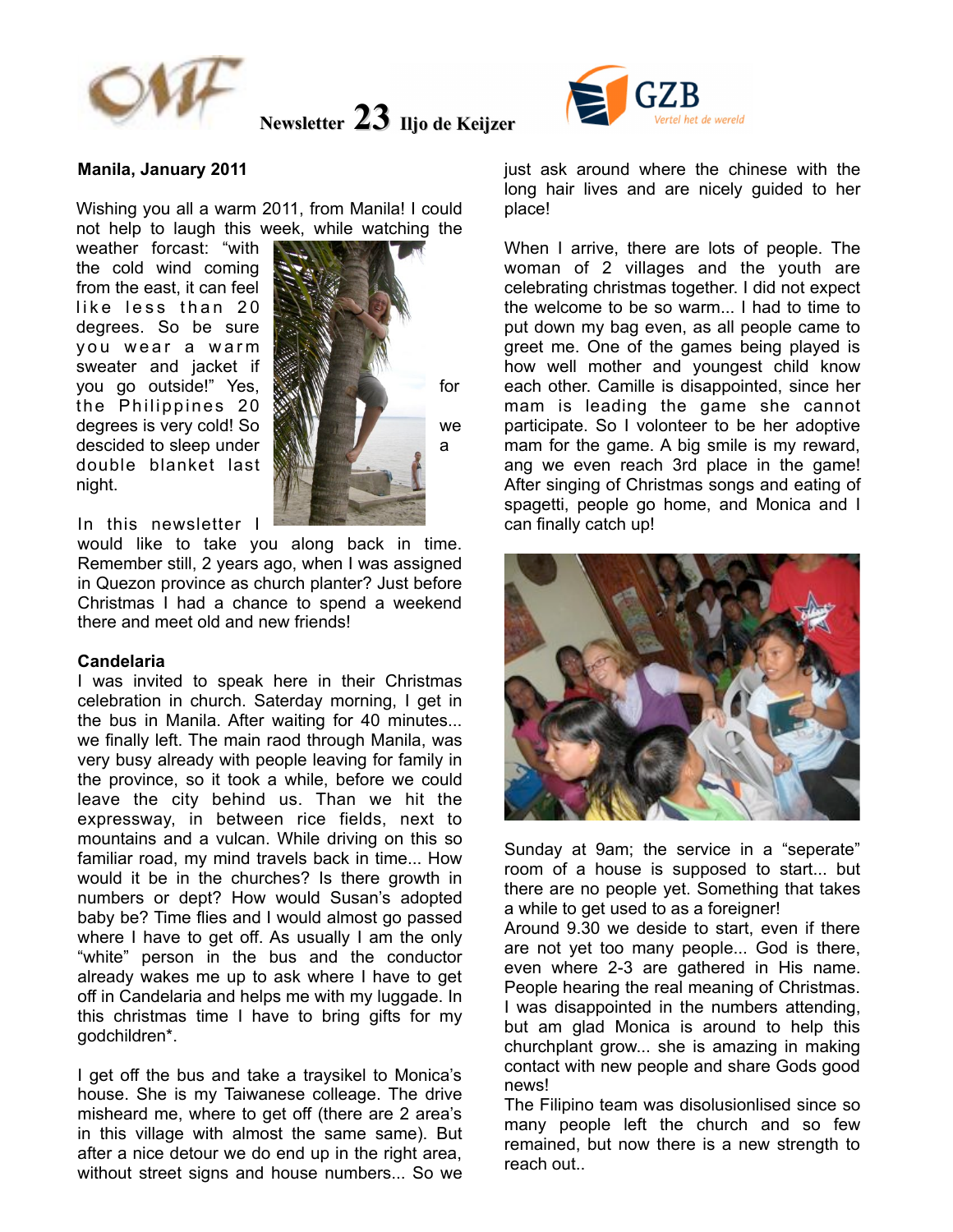

**Newsletter 23** Iljo de Keijzer





After the service I am introduced to my newest godchild. Than we have to rush to attend the dedication of twins, of whom we are godmothers in a neighboring village. After 30 minutes in a bus and 20 in a trysikel we just make it in time...

#### **Tayabas**

All "second parents" are asked to come upfront and have to answer questions about raising these children, just like the parents. A couple, that could not get children themselves, now suddenly have twins!.... the 9th and 10th child of his sister will be raised now by this couple. Big changes, but an amazing way of caring for family. I enjoy to remain involved with them through this relation.

After another meal together, it is time to leave again. Monica goed by our former helper in Lucena, and I will travel to Sariaya, the villege I used to live for a time of fellowship.

## **Sariaya**

As soon as the kids notice I am driving in the street, they all come running towards me for a hug and blessing. I bring my bag to the family I will be sleeping with. I share a bed with one lady. 3 sleep in other bedroom and three in the living room under a mosquitonet. The principle "always room for one more" still applies in the philippines.

Around 6, the long looked forward to "coffee fellowship" starts... A tradition once started when I was there, to have an informal way of establishing friendships within the church and now only happens whenever I can visit. An great time of fellowship and sharing 1-on-1. A few minutes after start so comes sit next to me and starts sharing what happend in her life the past year, while crying. Many bad things happened, but through it she can to know Jesus! And is sharing to students and coworkers at her not christian highschool.

Than one of my godchildren comes to sit on my lap and laughs and plays with me.

So special to see how thework has continues when I left the place. Many people are leading Bible studies now, the church building is painted, there are elders and new worship leaders. Praise God for sustaining grace. Special is also the relationship between youth and adults. Very close!



PS. My language exam went very well! Thanks for praying. The examinators were very pleased with the progress I made in culture and language!